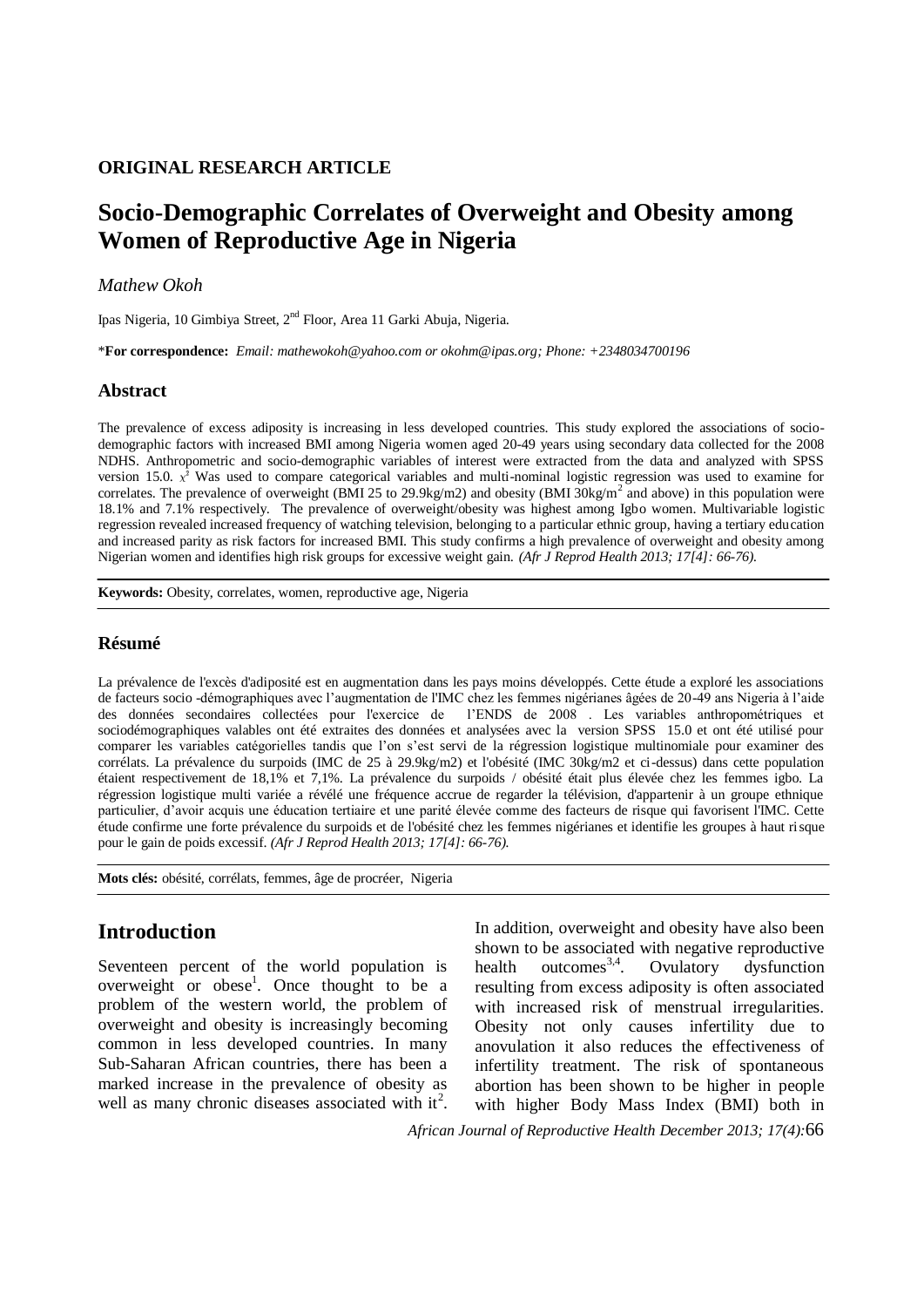normally achieved pregnancies and pregnancies following fertility treatment. High pre-pregnancy weight is associated with increased risk of pregnancy-induced hypertension, gestational diabetes, thromboembolism, urinary tract infections, the need for induction of labour, instrumental delivery, caesarean section, anaesthetic and postoperative complications including uterine infections. Effects of overweight and obesity are not limited only to the woman as high maternal adiposity has been linked to increased risk of neural tube and heart defects in the foetus. Similarly high maternal BMI have been associated with increased risk of macrosomia, thereby increasing the risk of birth trauma. The risk of neonatal death is also higher for foetuses whose mothers are overweight.

These reproductive health effects of excess body fat also have their implications. In Nigeria for instance, infertility is associated with social, economic and psychological effects and women tend to bear the brunt when a couple is infertile. Women have been shown to suffer physical abuse, economic deprivation and abandonment due to infertility<sup>5,6</sup>. Pregnancy induced hypertension is positively correlated with eclampsia one of the major causes of maternal mortality in Nigeria. Over 90% of Nigerian women who experienced spontaneous abortion have been reported to demonstrate symptoms of depression with as much as 14% of them showing symptoms of severe depression<sup>7</sup>. The need for prolonged hospital stay due to the deleterious effects of high maternal adiposity on the new born as well as following operative delivery all exert extra pressure on the already scarce resources of the Nigerian health care system and also increase the health care costs for the affected individual or family.

Given these reproductive health consequences of excess adiposity, and the very high prevalence of overweight and obesity among women in Nigeria as reported by several studies including the nationally representative Nigeria Demographic and Health Survey of  $2008^{8-10}$  there is therefore the need to investigate the factors associated with overweight and obesity among women of reproductive age in Nigeria.

The associations between excess body fat and socio-demographic, environmental, familial,

behavioural factors as well as racial and ethnic differences have been demonstrated for several populations by different authors but these have not been documented for the Nigerian population $11-19$ . This study therefore intends to explore the social and demographic factors associated with overweight and obesity among adult women of reproductive age in Nigeria and as such provide information that could help identify the most at risk group for targeted intervention.

## **Methods**

This study is based on a review of the Nigeria Demographic and Health Survey (NDHS) data of 2008. The survey was designed to provide population and health indicators at the national, zonal, and state levels. A brief description of the study design, data collection and data processing as implemented by the National Population Commission (NPC) is given below.

### *Sample design*

*African Journal of Reproductive Health December 2013; 17(4):*67 The sampling frame used for the 2008 NDHS was the 2006 Population and Housing Census of the Federal Republic of Nigeria conducted in 2006, provided by the National Population Commission (NPC). The primary sampling unit (PSU), referred to as a cluster for the 2008 NDHS was defined on the basis of enumeration areas (EA) from the 2006 EA census frame. The 2008 NDHS sample was selected using a stratified two-stage cluster design consisting of 888 clusters, 286 in the urban and 602 in the rural areas. A representative sample of 36,800 households distributed proportionately among urban and rural areas in each state was selected for the 2008 NDHS. A complete listing of households and a mapping exercise were carried out for each cluster from April to May 2008, with the resulting lists of households serving as the sampling frame for the selection of households in the second stage. The NPC listing enumerators were trained to use Global Positioning System (GPS) receivers to take the coordinates of the 2008 NDHS sample clusters. In the second stage of selection, an average of 41 households was selected in each cluster, by equal probability systematic sampling. All women age 15-49 who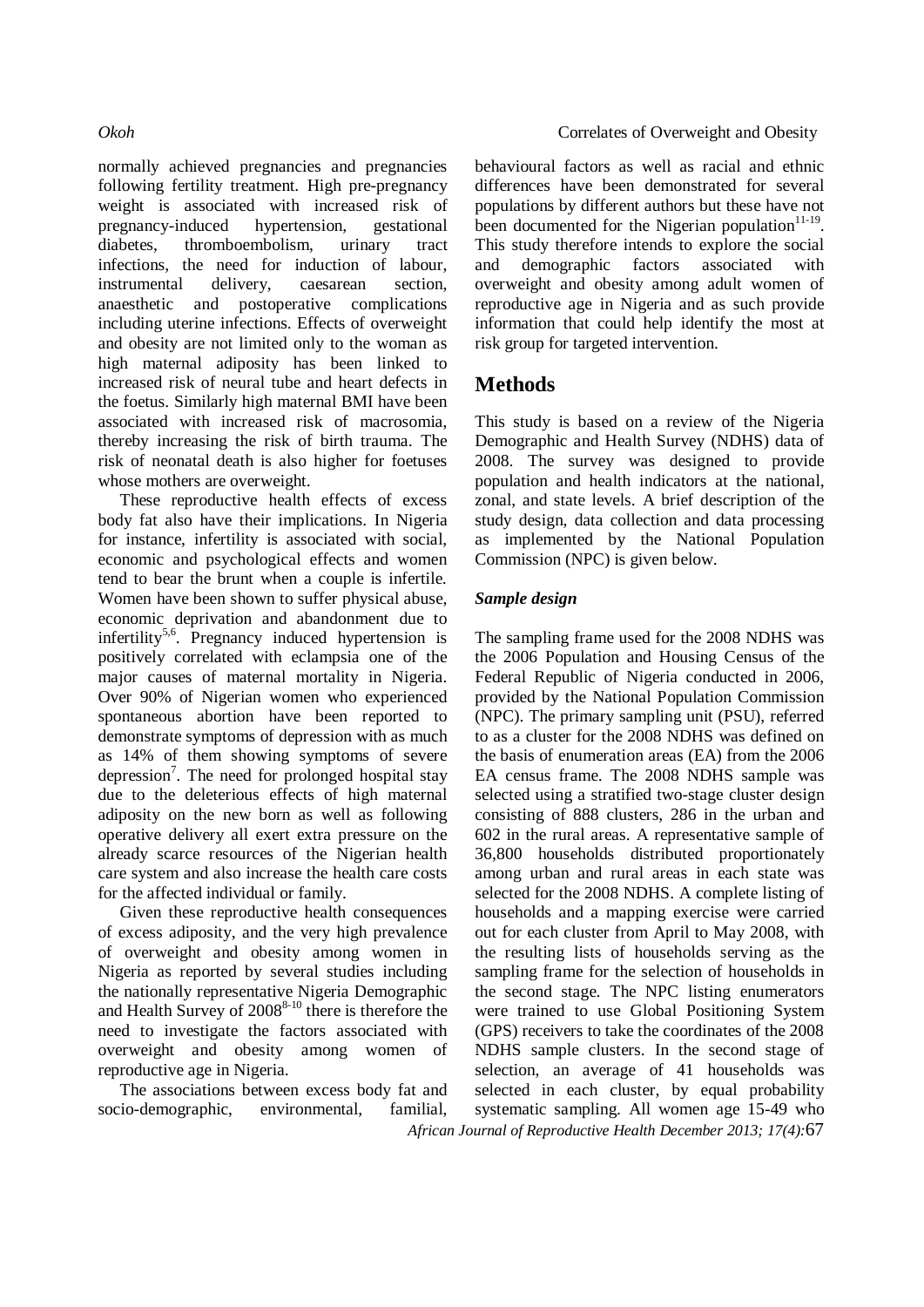were either permanent resident of the households or visitors present in the households on the night before the survey were eligible to be interviewed. In a sub-sample of half of the households, all men age 15-59 that were either permanent residents of the households or visitors present in the households on the night before the survey were eligible to be interviewed.

## *Questionnaires*

Three questionnaires were used for the 2008 NDHS. They are the Household Questionnaire, the Women's Questionnaire, and the Men's Questionnaire. These questionnaires were adapted to reflect the population and health issues relevant to Nigeria. In addition to English, the questionnaires were translated into three major Nigerian languages: Hausa, Igbo, and Yoruba. The Household Questionnaire was used to list all the usual members and visitors of selected households. Some basic information was collected on the characteristics of each person listed, including his or her age, sex, education, and relationship to the head of the household. The data on the age and sex of household members obtained in the Household Questionnaire was used to identify women and men who were eligible for the individual interview. Additionally, the Household Questionnaire collected information on characteristics of the household's dwelling unit, such as the source of water, type of toilet facilities, materials used for the floor of the house, ownership of various durable goods, and ownership and use of mosquito nets. The Household Questionnaire was also used to record height and weight measurements for children age 0-59 months and women age 15-49. The Women's questionnaire was used to collect information from all eligible women age 15-49 and the Men's questionnaire was administered to all men age 15-59 in every second household in the 2008 NDHS sample. The Men's questionnaire collected much of the same information found in the Women's questionnaire, but was shorter because it did not contain a detailed reproductive history or questions on maternal and child health or nutrition.

## *Data collection*

Thirty-seven interviewing teams carried out data collection for the 2008 NDHS. Each team consisted of 1 supervisor (team leader), 1 field editor, 4 female interviewers, 2 male interviewers, and 2 drivers. Nineteen senior staff members from NPC, designated as zonal coordinators, coordinated and supervised fieldwork activities. Data collection took place over a four-month period from June to October 2008.

In all, 34,644 households were found to be occupied and interviews were successfully completed in 34,070 households. In the interviewed households, a total of 34,596 women were identified to be eligible for the individual interview, and 33,385 of them were successfully interviewed. For men, 16,722 were identified as eligible in half the households, and 15,486 of them were successfully interviewed.

## *Data processing*

All completed questionnaires for the 2008 NDHS were returned to the NPC headquarters office in Abuja for data processing, which consisted of office editing, coding of open-ended questions, data entry, and editing computer-identified errors. The data were processed by a team of 30 data entry operators, 3 data coders, 4 data entry supervisors, and 8 secondary editors. Data entry and editing were accomplished using the CSPro software. The processing of data was initiated in July 2008 and completed in February 2009.

## *Analysis*

This author received a complete data set of the 2008 NDHS in SPSS format. Body Mass Index (BMI) was already calculated in the data set received with an assumed 2 decimal places for all non-pregnant women who did not have a delivery in the two months preceding the day of the interview and measurement and who had complete anthropometric measurements. BMI was subsequently converted to 1 decimal place and was categorized and defined in the following ways: BMI of less than  $18.5 \text{ kg/m}^2$  was defined as underweight, 18.5 to 24.9 kg/m<sup>2</sup> was defined as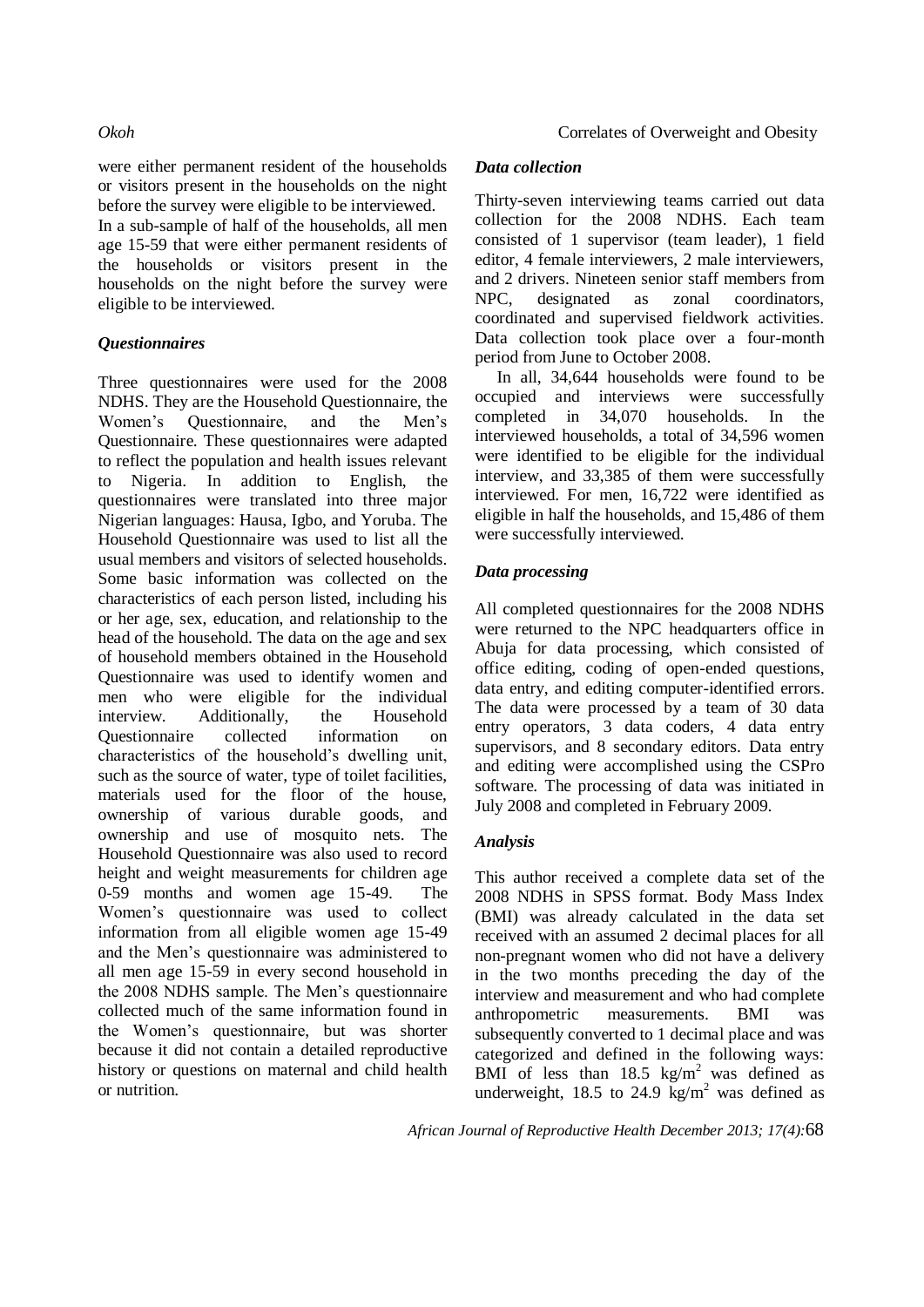normal weight, 25 to 29.9 kg/m<sup>2</sup> was defined as overweight and a BMI of 30  $\text{kg/m}^2$  and above was defined as obesity. The results from this study are based on this classification. Since the World Health Organization (WHO) and the Centres for Disease Control and Prevention (CDC) consider the use of fixed cut-off as inappropriate for defining weight in children and adolescents $^{20,21}$ , respondents age 15-19 years were also excluded from the analyses resulting in a data set of 18,107 women age 20-49 years. Relevant sociodemographic variables of interest were dummy coded prior to analysis. Analyses were performed with SPSS version 15.0. Chi-square  $(x^2)$  test was use to compare categorical variables for associations while multi-nominal logistic regression was used to examine correlates. Statistical significance was set at p< 0.05 and 95% confidence interval.

## **Results**

The socio-demographic characteristics of the respondents are presented in Table 1. Eighteen thousand one hundred and seven women aged 20 to 49 years were included in the analyses. Mean age was 33.5 years (SD=8) and women less than 30 years of age constituted the majority (36%) of the study population. The Hausa/Fulani, Yoruba and Igbo ethnic groups accounted for almost 60% of the study population.

Half (50.2%) of the women were of the Islamic faith while 47% practiced the Christian religion. Twenty three percent of the study population had a primary education, 22% had a secondary education and only 7% reported that they received a tertiary education. Seventy percent of the women reported that they were employed. Nine out of ten women were married and median number of childbirth among this study population was four (range= 1-17). Sixty five percent (n= 11814) had five or less births, four percent (n= 632) have had eleven or more births while the remaining one-third (n=5661) had between 6 and 10 children.

Surprisingly, of the four hundred and two women who reported that they have never been married none was nulliparous.

Twenty five percent (n=4559) of the study population had a BMI equal to or greater than

### *Okoh* Correlates of Overweight and Obesity

**Table1.** Socio-demographic characteristics of respondents (n=18107)

|                              | n(%          |
|------------------------------|--------------|
| Age                          |              |
| 20-24                        | 2662(14.7)   |
| 25-29                        | 3767 (20.8)  |
| 30-34                        | 3259 (18)    |
| 35-39                        | 3105 (17.1)  |
| 40-44                        | 2656 (14.7)  |
| 45-49                        | 2658 (14.7)  |
| <b>Total</b>                 | 18,107 (100) |
|                              |              |
| <b>Religion</b>              |              |
| Catholic                     | 1705 (9)     |
| Other Christian              | 6823 (38)    |
| Islam                        | 9093 (50.2)  |
| Traditionalist               | 353(2)       |
| Other                        | 31(.2)       |
| Missing                      |              |
|                              | 102(.6)      |
| Total                        | 18,107 (100) |
|                              |              |
| <b>Ethnicity</b>             |              |
| Hausa/Fulani/Kanuri/Beriberi | 6196 (34)    |
| Yoruba                       | 2579 (14)    |
| Igbo                         | 2080 (11.5)  |
| Others                       | 7151 (39.5)  |
| Missing                      | 101(1)       |
| <b>Total</b>                 | 18,107 (100) |
|                              |              |
| <b>Educational status</b>    |              |
| No Education                 | 8734 (48)    |
| Primary Education            | 4223 (23)    |
| Secondary Education          | 3952 (22)    |
| Tertiary                     | 1198(7)      |
| <b>Total</b>                 | 18,107 (100) |
|                              |              |
| <b>Marital status</b>        |              |
| Never Married                | 402 (2)      |
| Married                      | 16242 (90)   |
| Living together              | 248(1)       |
| Widowed                      | 713 (4)      |
| Divorced                     | 224(1)       |
| Not living together          | 278(2)       |
|                              |              |
| <b>Total</b>                 | 18,107 (100) |
| <b>Occupational status</b>   |              |
| Working                      | 12745 (70)   |
| Not working                  | 5253 (29)    |
|                              |              |
| No response                  | 109(1)       |
| Total                        | 18,107 (100) |

 $25\text{kg/m}^2$  and were classified as overweight if BMI was  $25-29.9$ kg/m<sup>2</sup> (18.1%) or Obese if BMI was 30 kg/m<sup>2</sup> and above (7.1%). Mean BMI was 22.9  $(SD=4.6 \text{ kg/m}^2)$ . The proportion of women who were overweight/obese (BMI >25kg/m<sup>2</sup>) varied with background characteristics as shown in Table 2.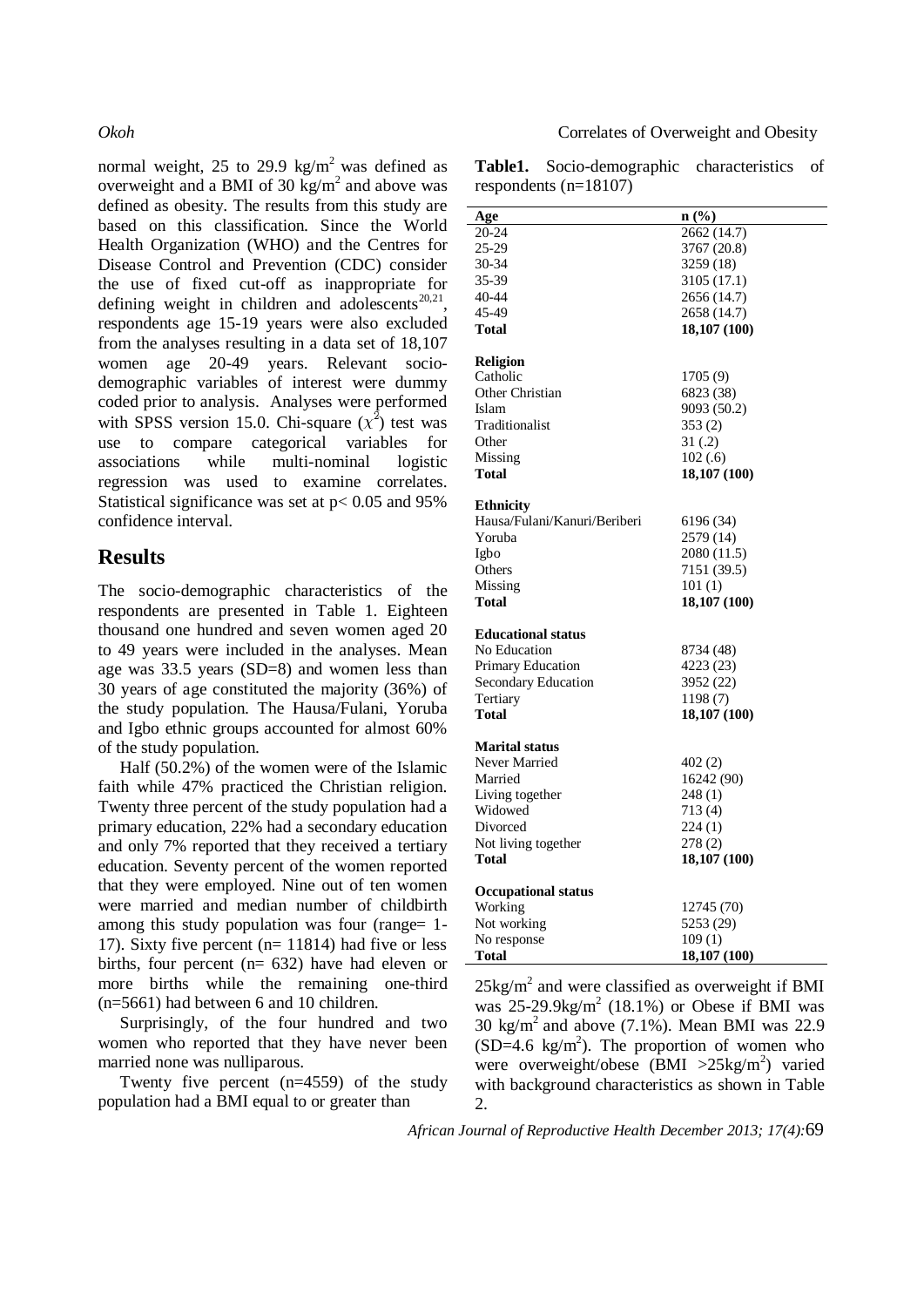**Table2.** Proportion of women who are overweight/obese (BMI >  $25$ gk/m<sup>2</sup>) by background characteristics of respondents (n=18107)

| Age                | Number<br>of    | Number and percent   |
|--------------------|-----------------|----------------------|
|                    | the<br>women in | of overweight women  |
|                    | sample          | within each category |
| 20-24              | 2662            | 350 (13%)            |
| 25-29              | 3767            | 718 (19%)            |
| 30-34              | 3259            | 851 (26%)            |
| 35-39              | 3105            | 946 (31%)            |
| 40-44              | 2656            | 871 (33%)            |
| 45-49              | 2658            | 823 (31%)            |
| Total              | 18,107          | 4559 (25%)           |
| <b>Religion</b>    |                 |                      |
| Catholic           | 1705            | 558 (33%)            |
| Other              | 6823            | 2246 (33%)           |
| Christian          |                 |                      |
| Islam              | 9093            | 1647 (18%)           |
| Traditionalist     | 353             |                      |
|                    |                 | 66 (19%)             |
| other              | 31              | 10(32%)              |
| Missing            | 102             | 32 (31%)             |
| Total              | 18,107          | 4559 (25%)           |
| <b>Ethnicity</b>   |                 |                      |
| Hausa/Fulani/      | 6196            | 886 (14%)            |
| Kanuri/Berib       |                 |                      |
| eri                |                 |                      |
| Yoruba             | 2579            | 918 (36%)            |
| Igbo               | 2080            | 814 (39%)            |
| Others             | 7151            | 1915 (27%)           |
| Missing            | 101             | 26 (26%)             |
| Total              | 18,107          | 4559 (25%)           |
|                    |                 |                      |
| <b>Educational</b> |                 |                      |
| status             |                 |                      |
| No Education       | 8734            | 1395 (16%)           |
| Primary            | 4223            | 1122 (27%)           |
| Education          |                 |                      |
| Secondary          | 3952            | 1414 (36%)           |
| Education          |                 |                      |
| Tertiary           | 1198            | 628 (52%)            |
| Total              | 18,107          | 4559 (25%)           |
| <b>Marital</b>     |                 |                      |
| status             |                 |                      |
| Never              | 402             | 85 (21%)             |
| Married            |                 |                      |
| Married            | 16242           | 4043 (25%)           |
| Living             | 248             | 82 (33%)             |
|                    |                 |                      |
| together           |                 |                      |
| Widowed            | 713             | 212 (30%)            |
| Divorced           | 224             | 53 (24%)             |
| Not<br>living      | 278             | 82 (30%)             |
| together           |                 |                      |
| <b>Total</b>       | 18,107          | 4559 (25%)           |
|                    |                 |                      |

*Okoh* Correlates of Overweight and Obesity

| Occupationa<br>l status |        |            |  |
|-------------------------|--------|------------|--|
| Working                 | 12745  | 3485 (27%) |  |
| Not working             | 5253   | 1052 (20%) |  |
| No response             | 109    | 22 (20%)   |  |
| <b>Total</b>            | 18,107 | 4559 (25%) |  |

The proportion of women with BMI  $>25 \text{kg/m}^2$ tended to increase as age increased similarly the proportion of overweight/obese women increased as educational status increased. The proportion of women with BMI  $>25 \text{kg/m}^2$  was highest among those of the Christian faith (33%) and those of the Igbo ethnic group (39%).

Table 3 compares the respondents' place of residence to their Body Mass Index. Women who lived in an urban area or in the southern part of Nigeria demonstrated statistically significant relationships with a higher body weight.

Table 4 shows the relationship between sociodemographic factors and overweight and obesity. Ethnicity was found to be significantly associated with overweight and obesity. Women of the Ibibio, Igala, Igbo, Ijaw, and Yoruba ethnic groups were significantly more likely to be overweight or obese compared to women of the Hausa ethnic group. The Igala women were the most likely to be overweight (OR= 2.231, 95% CI 1.631-3.054) followed by the Igbo  $(OR=1.672, 95\% \text{ CI } 1.380$ -2.026) and Yoruba (OR=1.605, 95% CI 1.365- 1.887) women. Women of the Igbo ethnic group were however, more likely to be obese (OR=2.039, 95% CI 1.526-2.723) than other women compared to the Hausa's. Fulani women were forty two percent and thirty eight percent less likely to be overweight or obese when compared to Hausa women.

Women who were employed had 1.003 odds (95% CI 0.910-1.106) of being overweight and 1.153 odds (95% CI 0,989-1.345) of being obese compared to unemployed women. This was however, statistically not significant.

Educational status also demonstrated a significant relationship with overweight and obesity. When compared to those with no education, women with only a primary education were the least likely to be either overweight (OR= 1.276, 95% CI 1.135-1.434) or obese OR=1.706 95% CI 1.410-2.066) respectively).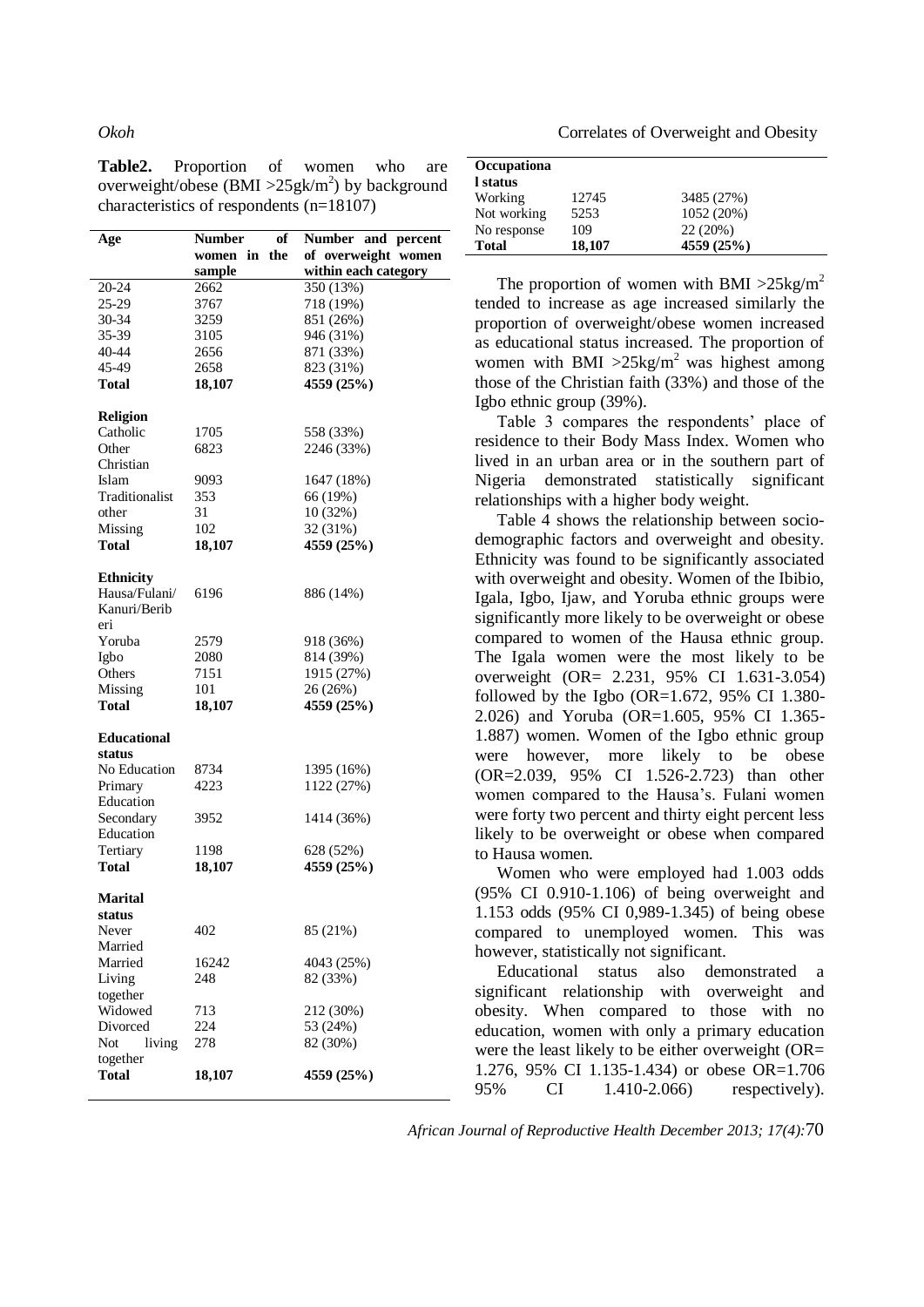| <b>Place of residence</b>  | Underweight<br>(BMI < 18.5 kg/m <sup>2</sup> )<br>$n$ (%) | Normal weight (BMI<br>18.5 to 24.9 kg/m <sup>2</sup> )<br>$n$ (%) | Overweight/obese<br>(BMI>25kg/m <sup>2</sup> )<br>$n$ (%) | <b>Number</b><br>of<br>women in the<br>sample | Chi-<br>square | <b>P</b> -<br>value |
|----------------------------|-----------------------------------------------------------|-------------------------------------------------------------------|-----------------------------------------------------------|-----------------------------------------------|----------------|---------------------|
| Rural                      | 1646 (12.9)                                               | 8583 (67.4)                                                       | 2499 (19.6)                                               | 12728                                         | 739            | .000                |
| Urban                      | 374(7.1)                                                  | 2847 (54.4)                                                       | 2016 (38.5)                                               | 5237                                          |                |                     |
| Not de jure resident       | 10(7)                                                     | 88 (62)                                                           | 44 (31)                                                   | 142                                           |                |                     |
| <b>Total</b>               | 2030                                                      | 11,518                                                            | 4559                                                      | 18,107                                        |                |                     |
| <b>Region of residence</b> |                                                           |                                                                   |                                                           |                                               |                |                     |
| North                      | 1628 (14.3)                                               | 7534 (66.3)                                                       | 2195 (19.3)                                               | 11357                                         | 712            | .000                |
| South                      | 392(5.9)                                                  | 3896 (59)                                                         | 2320 (35.1)                                               | 6608                                          |                |                     |
| Not de jure resident       | 10(7)                                                     | 88 (62)                                                           | 44 (31)                                                   | 142                                           |                |                     |
| <b>Total</b>               | 2030                                                      | 11,518                                                            | 4559                                                      | 18,107                                        |                |                     |
| <b>Geopolitical zone</b>   |                                                           |                                                                   |                                                           |                                               |                |                     |
| North Central              | 240(7)                                                    | 2271 (65.8)                                                       | 939 (27.2)                                                | 3450                                          | 1088           | .000                |
| North East                 | 610 (17.2)                                                | 2403 (67.7)                                                       | 535 (15.1)                                                | 3548                                          |                |                     |
| North West                 | 778 (17.8)                                                | 2860 (65.6)                                                       | 721 (16.5)                                                | 4359                                          |                |                     |
| South-South                | 114(5)                                                    | 1382 (60)                                                         | 806 (35)                                                  | 2302                                          |                |                     |
| South East                 | 115(7)                                                    | 955 (58)                                                          | 576 (35)                                                  | 1646                                          |                |                     |
| South West                 | 163(6.1)                                                  | 1559 (58.6)                                                       | 938 (35.3)                                                | 2660                                          |                |                     |
| Not de jure resident       | 10(7)                                                     | 88 (62)                                                           | 44 (31)                                                   | 142                                           |                |                     |
| Total                      | 2030                                                      | 11,518                                                            | 4559                                                      | 18,107                                        |                |                     |

| Table 3: Relationship between area of residence and Body Mass Index |
|---------------------------------------------------------------------|
|---------------------------------------------------------------------|

**Table 4:** Multinomial regression analysis of the socio-demographic correlates of overweight and obesity

|                           | Overweight (BMI 25 to $29.9 \text{kg/m}^2$ ) |                |                |                | Obesity (BMI > $30\text{kg/m}^2$ ) |                |                |         |
|---------------------------|----------------------------------------------|----------------|----------------|----------------|------------------------------------|----------------|----------------|---------|
|                           | Odds                                         |                |                | <b>P-value</b> | Odds                               |                |                | P-value |
|                           | ratio                                        | 95% CI         |                |                | ratio                              | 95% CI         |                |         |
|                           |                                              | Lower<br>bound | Upper<br>bound |                |                                    | Lower<br>bound | Upper<br>bound |         |
| <b>Ethnicity</b>          |                                              |                |                |                |                                    |                |                |         |
| Ekoi                      | .970                                         | .690           | 1.364          | .863           | .825                               | .488           | 1.397          | .475    |
| Fulani                    | .583                                         | .465           | .731           | .000           | .617                               | .416           | .915           | .016    |
| <b>Ibibio</b>             | 1.557                                        | 1.151          | 2.107          | .004           | 1.671                              | 1.093          | 2.555          | .018    |
| Igala                     | 2.231                                        | 1.631          | 3.054          | .000           | 1.932                              | 1.192          | 3.133          | .008    |
| Igbo                      | 1.672                                        | 1.380          | 2.026          | .000           | 2.039                              | 1.526          | 2.723          | .000    |
| <b>I</b> jaw              | 1.580                                        | 1.230          | 2.031          | .000           | 1.592                              | 1.096          | 2.311          | .015    |
| Kanuri                    | .642                                         | .457           | .903           | .011           | .766                               | .444           | 1.322          | .339    |
| Tiv                       | .905                                         | .667           | 1.227          | .521           | .531                               | .304           | .928           | .026    |
| Yoruba                    | 1.605                                        | 1.365          | 1.887          | .000           | 1.603                              | 1.245          | 2.065          | .000    |
| Other tribes              | 1.285                                        | 1.113          | 1.484          | .001           | 1.025                              | .805           | 1.305          | .840    |
| Hausa (ref)               |                                              |                |                |                | $\bullet$                          | $\cdot$        | $\cdot$        |         |
| <b>Marital status</b>     |                                              |                |                |                |                                    |                |                |         |
| Married                   | 1.899                                        | 1.416          | 2.546          | .000           | 1.794                              | 1.180          | 2.726          | .006    |
| Living together           | 2.336                                        | 1.547          | 3.527          | .000           | 1.251                              | .637           | 2.456          | .516    |
| Widowed                   | 1.956                                        | 1.379          | 2.775          | .000           | 2.111                              | 1.289          | 3.457          | .003    |
| Divorced                  | 1.857                                        | 1.163          | 2.967          | .010           | 1.841                              | .919           | 3.691          | .085    |
| Not living together       | 1.813                                        | 1.195          | 2.749          | .005           | 1.592                              | .866           | 2.928          | .135    |
| Never married (ref)       |                                              |                |                |                |                                    |                |                |         |
| <b>Employment</b>         |                                              |                |                |                |                                    |                |                |         |
| status                    |                                              |                |                |                |                                    |                |                |         |
| Employed                  | 1.003                                        | .910           | 1.106          | .950           | 1.153                              | .989           | 1.345          | .069    |
| Unemployed (ref)          |                                              |                |                |                |                                    |                | $\bullet$      |         |
| <b>Educational status</b> |                                              |                |                |                |                                    |                |                |         |
| Primary                   | 1.276                                        | 1.135          | 1.434          | .000.          | 1.706                              | 1.410          | 2.066          | .000.   |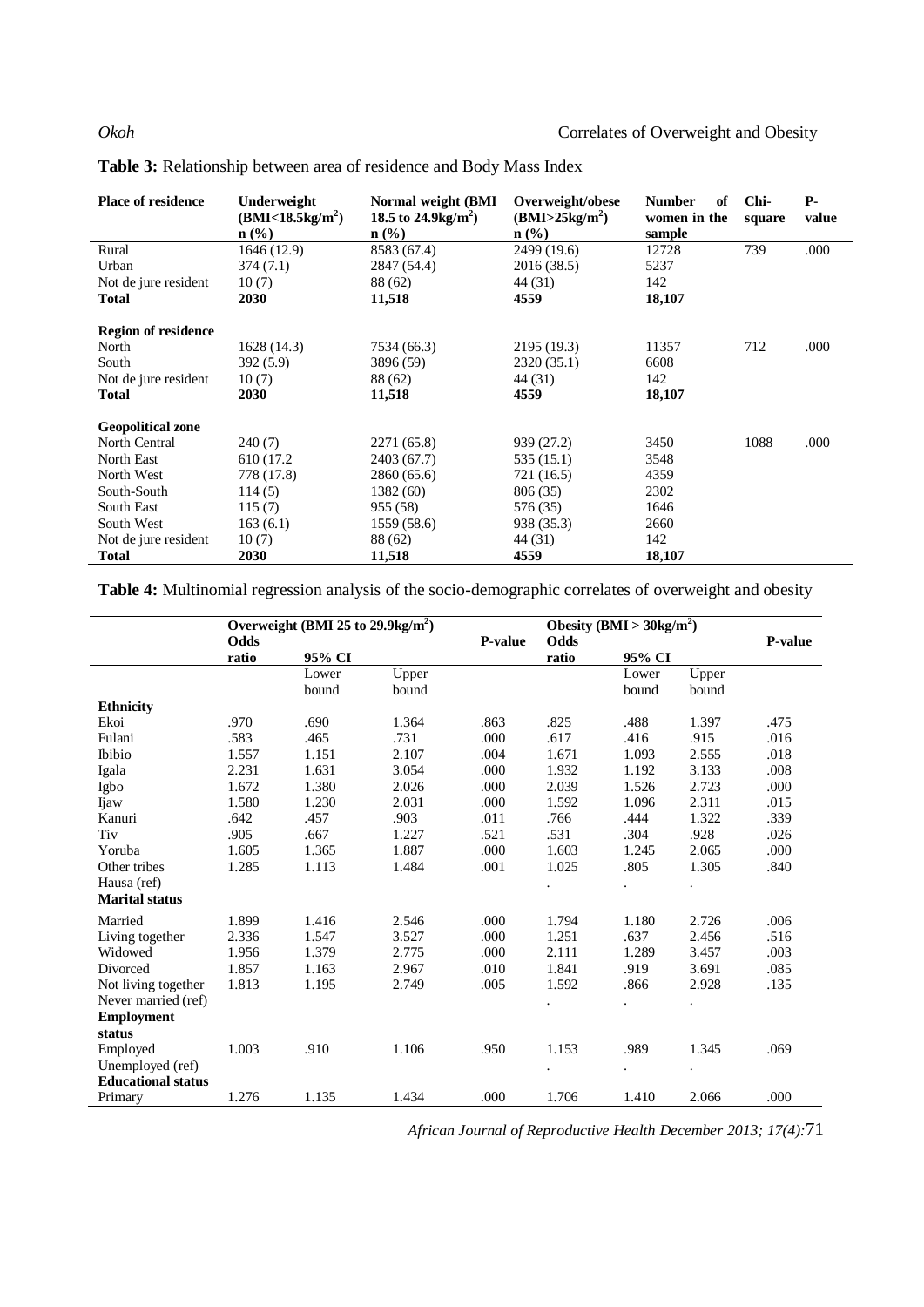|                                           |       |       |       |      |       |       | ັ     | $\epsilon$ |
|-------------------------------------------|-------|-------|-------|------|-------|-------|-------|------------|
| Secondary                                 | 1.861 | 1.643 | 2.108 | .000 | 3.193 | 2.628 | 3.881 | .000       |
| Tertiary                                  | 3.262 | 2.760 | 3.856 | .000 | 6.953 | 5.509 | 8.775 | .000       |
| No education (ref)<br><b>Parity</b>       |       |       |       |      |       |       |       |            |
| 11 or more children                       | 2.231 | 1.809 | 2.751 | .000 | 1.968 | 1.354 | 2.859 | .000       |
| 6 to 10 children<br>1 to 5 children (ref) | 1.296 | 1.181 | 1.422 | .000 | 1.652 | 1.439 | 1.896 | .000       |

*Okoh* Correlates of Overweight and Obesity

The reference category is: Normal weight

The odds of being overweight and obese increased as educational status increased. Women who were living with their partners though not married were the most likely to be overweight compared with unmarried women (OR=2.336, 95% CI 1.547-3.527). Married women and those who had once been married also had significantly increased odds of being overweight. However, only married and widowed women had a significant odds of being obese (OR=  $1.794$ ,  $95\%$ ) CI 1.180-2.726) and (OR=2.111, 95% CI 1.289- 3.457) respectively).

Parity was also significantly associated with the risk of being overweight or obese. The odds of being overweight or obese were highest among women who had more than ten children (OR= 2.231, 95% CI 1.809-2.751 and OR=1.968, 95% CI 1.354-2.859 respectively) compared to those who had less number of births.

Table 5 presents the association between Body Mass Index and the frequency of watching television. The odds for being overweight or obese increased as the frequency of watching television increased. Women who watched the most television had the greatest odds of being overweight or obese (OR=2.831, 95% CI 2.564- 3.125 and OR=6.359, 95% CI 5.492-7.362) respectively). The role of inactivity in weight gain was also demonstrated when the analysis was stratified by frequency of watching television. The odds of being overweight or obese generally increased across the socio-demographic variables of interest with women in the group that do not watch television at all being the least likely to be overweight or obese and those who watch television almost on a daily basis being most likely to be overweight or obese.

**Table 5:** Multinomial logistic regression of overweight and obesity by frequency of watching television

|                                           | Overweight (BMI 25 to $29.9 \text{kg/m}^2$ ) |                |                |                | Obesity (BMI > $30\text{kg/m}^2$ ) |                |                |                |
|-------------------------------------------|----------------------------------------------|----------------|----------------|----------------|------------------------------------|----------------|----------------|----------------|
|                                           | Odds<br>ratio                                | 95% CI         |                | <b>P-value</b> | Odds ratio                         | 95% CI         |                | <b>P-value</b> |
|                                           |                                              | Lower<br>bound | Upper<br>bound |                |                                    | Lower<br>bound | Upper<br>bound |                |
| Almost every day of the<br>week           | 2.831                                        | 2.564          | 3.125          | .000           | 6.359                              | 5.492          | 7.362          | .000           |
| At least once a week                      | 2.353                                        | 2.100          | 2.637          | .000           | 4.143                              | 3.486          | 4.925          | .000           |
| Less than once a week<br>Not a tall (ref) | 1.642                                        | 1.443          | 1.868          | .000           | 2.882                              | 2.371          | 3.503          | .000           |

The reference category is: Normal weight

## **Discussion**

This study shows a prevalence of 18.1% and 7.1% for overweight and obesity respectively among adult women of reproductive age in Nigeria. This finding supports the 16.1% and 6% of overweight and obesity reported by the Nigeria Demographic

and Health Survey of 2008<sup>6</sup>. Findings from this study however, are lower than the 53.3% and 21% (overweight and obesity) recently reported by Wahab et al (2011) in a study conducted among an urban population in northern Nigeria<sup>22</sup>. This may be due to the fact that the Wahab study was conducted among an urban population. Secondly,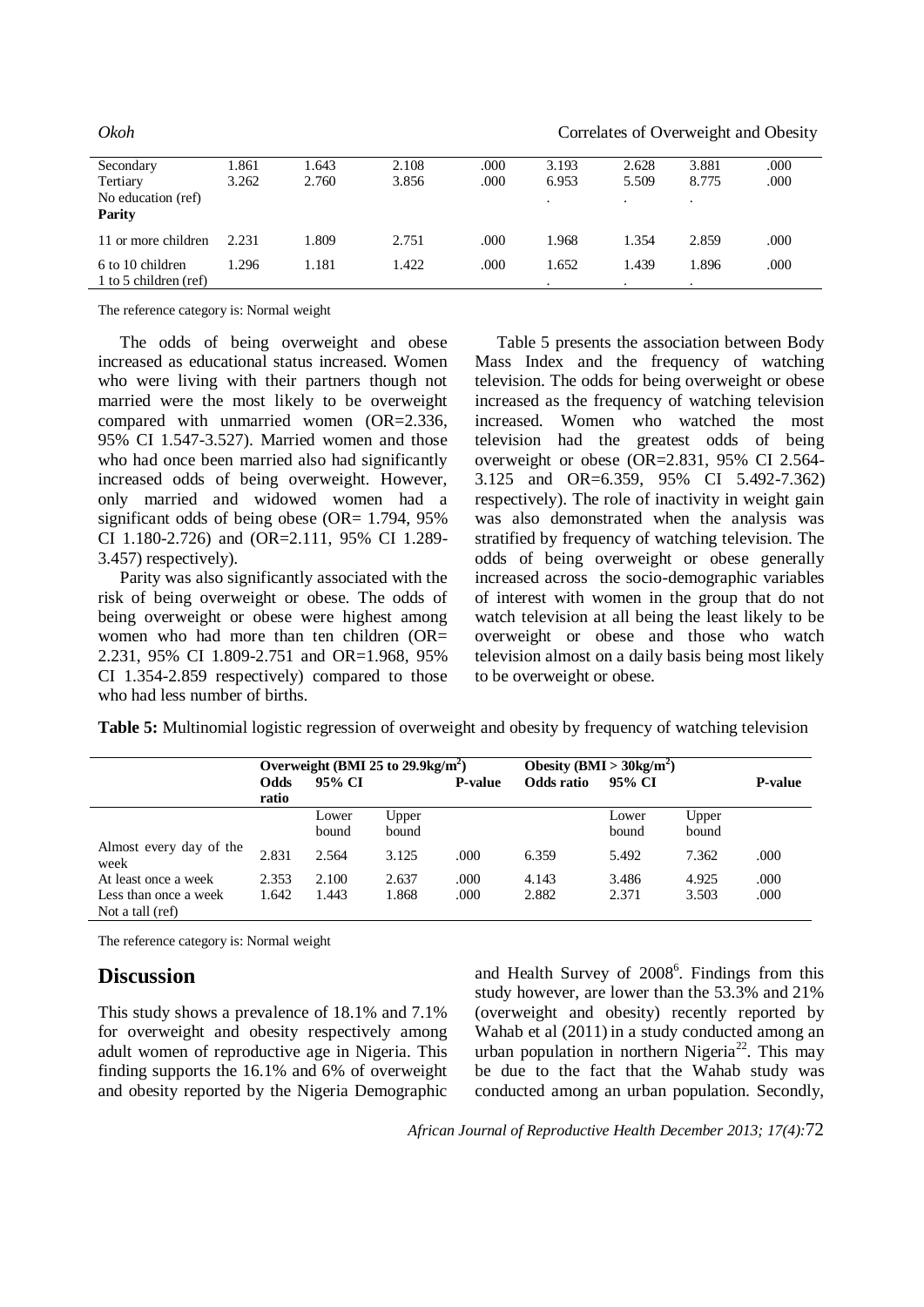the study population was of convenience sampling. Nigeria is witnessing both demographic and epidemiologic transitions and these could be some of the possible reasons for the high prevalence of overweight and obesity observed in this present study. Fast food outlets are also rapidly springing up in many parts of Nigeria with high patronage, leading to the consumption of energy-dense foods which is probably also fuelling the high prevalence.

Lehmann et al (2000) in a prospective study among Swedish women, Amoah (2003) in a Ghanaian study population and Antronette et al (2003) in a study among lesbian women in the United States, demonstrated an increasing weight with age $^{23-25}$ . Findings from this current study were also in support of this trend as the proportion of women who were overweight or obese increased with advancing age up to 44 years. Studies have shown that people who watch television very frequently tend to be heavier than those who do not watch television as much. It is thought that people tend to eat more while watching television and as such take in more calories coupled with the reduced amount of time available to engage in any sort of physical activity. All these work together to encourage weight gain<sup>26-32</sup>.

Several studies (cross sectional and longitudinal) have demonstrated the influence of the frequency of watching television, lack of physical activity and inadequate diet on weight  $\text{gain}^{30\text{-}34}$ . In the present study, the odds of being overweight or obese increased as the frequency of watching television increased. Women who watched television almost on a daily basis were six times more likely to be obese compared to women who reported that they do not watch television at all.

Overweight or obesity is often associated with affluence in Nigeria and educational status is often times used as a proxy indicator for socioeconomic status. It is therefore not surprising that the prevalence of overweight and obesity greatly increase as educational status increased among this study population. Women with a tertiary education were three times more likely to be overweight and almost seven times more likely to be obese compared to those with no education. Similarly, people with primary and secondary education had

progressively higher odds of being overweight and obese compared to those with no education. This finding is in agreement with the result from other studies conducted in Ghana and China<sup>24,35</sup>. A likely explanation for this could be that, with higher educational level people are likely to have better income and as such are able to adopt a more westernized way of life which has been severally reported to be fuelling the obesity epidemic. Urban women had a significantly higher BMI compared to their rural counterpart, probably because of the availability and access to more fast food outlets, as well as availability of more social amenities that encourage a sedentary way of life. Amoah in 2003 also reported that overweight and obesity was higher among the urban high-class residents compared with the low class residents and in urban than in rural subjects in Ghana<sup>24</sup>. People with higher educational level are also more likely to live in urban areas due to their search for a better quality of life in the form of better jobs, better schools for their children and better business opportunities.

Studies in the United States and China have associated ethnicity with  $BMI^{36-38}$ . Similarly, Amoah (2003) and Biritwum et al (2005) have also independently associated ethnic disparities with body fat in  $\ddot{G}$ hana<sup>24,39</sup>. In this study, ethnic variation in BMI levels was also observed. When the three major tribes of Nigeria were compared, women of the Igbo tribe were more than one and half times and twice as likely to be overweight and obese when compared to Hausa women. Women of the Yoruba tribe were one and half times more prone to being overweight and obese when compared to the Hausa ethnic group. The Ibibio, Igala and Ijaw women all demonstrated a higher tendency to be overweight and obese when compared to the Hausa's. The prevalence of overweight and obesity was highest among the Igbo's at 39% followed by the Yoruba's at 36% and only 14% of the Hausa/Fulani women were overweight or obese. This is not surprising because the way of life of the Hausa and Fulani people generally does not encourage weight gain as compared to Yoruba and Igbo's who see fatness as a sign of affluence. Ojofeitimi et al (2007) in a study conducted among women in a university community in south western Nigeria reported that,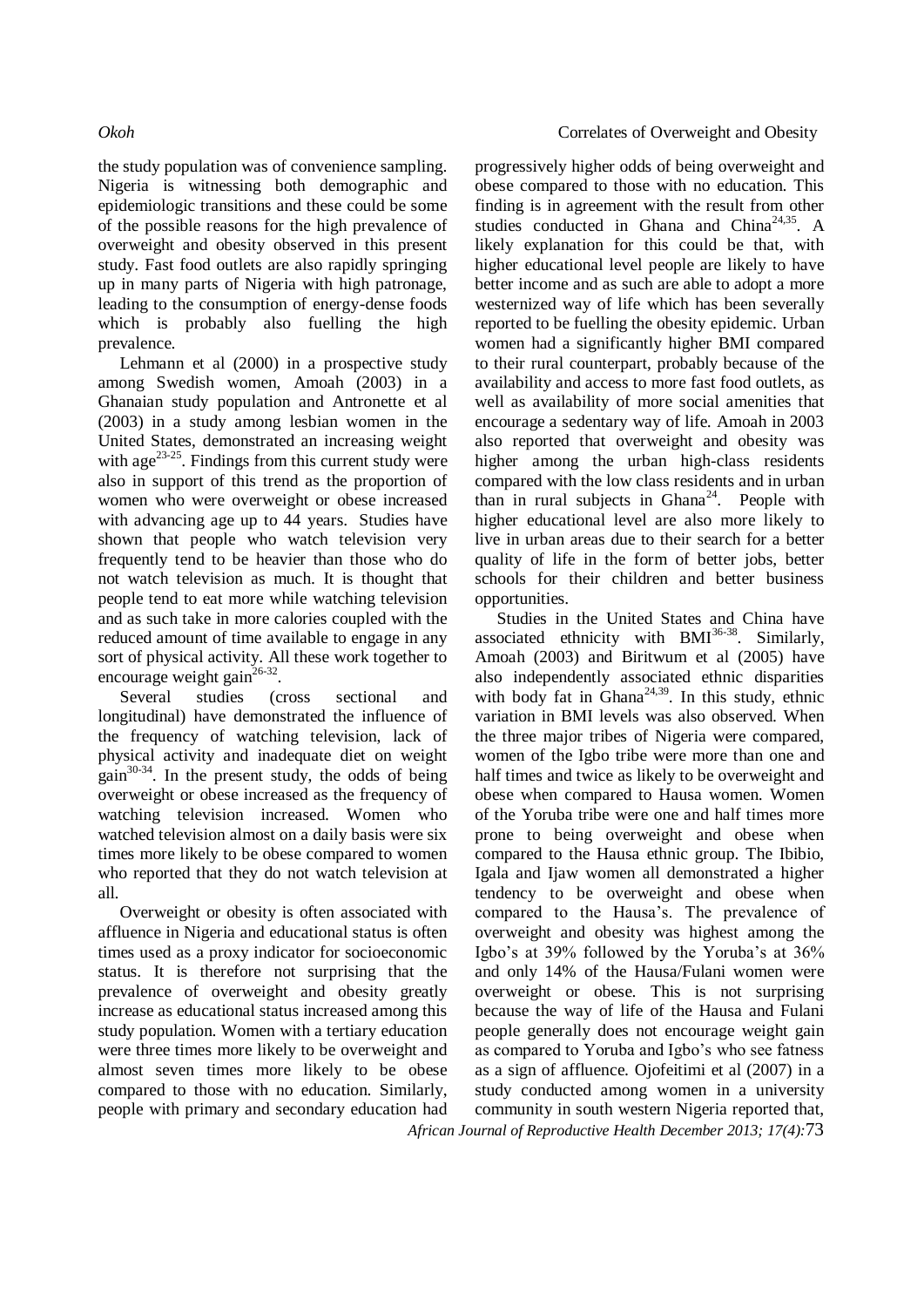women perceive obesity as conferring respect, demonstrates evidence of good living, makes them look mature and attractive<sup> $40$ </sup>. A high prevalence of overweight has been reported among South African black community who also associate overweight body type with happiness, beauty, affluence, health and a negative HIV/AIDS status 41 .

Married women were significantly more likely to be overweight or obese than never married women. Women in other categories of marital status were also more likely to be overweight or obese compared to never married women. This result is in agreement with findings that have been reported by studies in Akwa Ibom state of Nigeria and in Morrocco<sup>42,43</sup>. . Cohabitation (the equivalence of marriage among heterosexual women) among lesbian women in the United States was also reported by Antronette et al (2003) to be significantly associated with overweight and obesity. Similarly, parity was also significantly associated with increasing BMI in this study. Women who have had 11 or more births were twice more likely to be overweight and obese compared to women with between 1 and 5 births. Women with 6 to 10 births also had significant odds of being overweight and obese.

Although not statistically significant, women in employment were more likely to be overweight and obese compared to unemployed women. This result however, is in agreement with the findings of Biritwum et al. (2005) who reported a higher BMI among those employed compared to those not working in a Ghanaian population.

## *Limitations*

Although the sample is broadly representative of the Nigeria female population, it omits institutionalized individuals, and excluded cases due to missing/inconsistent data, which may vary across ethnic groups and influence observed differences.

Although body mass index (BMI) is a reasonable indicator of overweight and obesity for the general population, it is not as good a measure of body fatness among certain groups, such as individuals with highly developed musculature. BMI, even when calculated from measured height and weight, is an imperfect measure of body fat stores and its accuracy may vary between ethnic groups<sup>44</sup>. However, BMI has been shown to provide a well-documented dose-response relationship with increased risk of mortality for the general population<sup>45</sup>.

The observed relationships may also have been influenced by or contingent upon other variables that were not available in the NDHS data or that were collected in such a way that they could not be used for this analysis like neighbourhood environments, family meal patterns, smoking habits and physical activity. Considerable further investigation is required to understand the relative influence of socio-demographic, environmental, lifestyle and personal factors on obesity and healthy lifestyle practices among various segments of this diverse group.

## **Conclusions**

Place of residence, ethnicity, marital status, parity, educational status and the frequency of watching television were found to be independently associated with excessive weight gain This study also indicates that at least eight million Nigerian women of reproductive age are either overweight or obese. This situation is very worrisome given the reproductive health challenges associated with overweight and obesity.

In the light of this, there is therefore an urgent need to mount intensive public health interventions to reduce the present unacceptably high prevalence of overweight and obesity among women of reproductive age in Nigeria. These interventions could be in the form of policies and actions that will:

- 1. Reduce food insecurity, increase coping skills and create more supportive social and physical environments for physical activity and healthy eating.
- 2. Address couple and family constraints as well as target women during the postpartum period especially for women who are still overweight or obese at the 6 weeks postpartum visit.
- 3. Create a viable and effective nutrition surveillance system to constantly monitor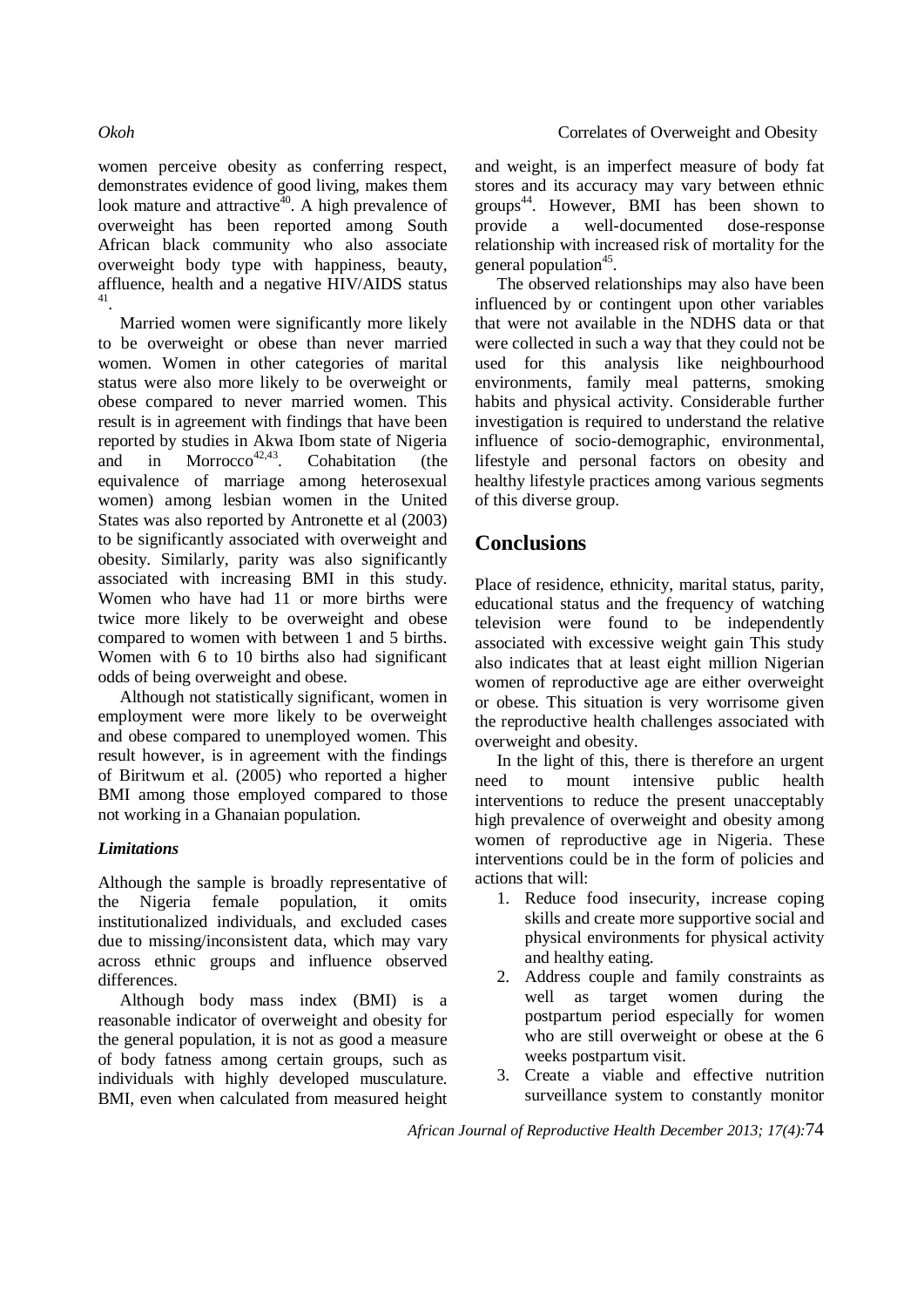changes in dietary patterns, thereby providing warning signs of impending undesirable nutritional and health outcomes

## **Contribution of Authors**

I, Osabohien Mathew Okoh declare that the conceptualization, analysis and preparation of this manuscript were solely done by me using a secondary dataset that was originally collected for the 2008 NDHS by the National Population Commission.

## **Acknowledgement**

I wish to acknowledge the National Population Commission for making the 2008 NDHS data set available to me for use in producing this manuscript.

## **References**

- 1. Mudur G. World needs fresh research priorities and new policies to tackle changing patterns of chronic diseases. Br Med J 2005; 331(7517): 59b
- 2. Samuel F, Atinmo T. Obesity and Cardiovascular Diseases: The Risk Factor in African Diets. The Forum on Public Policy, 2008: 1-13. Available from:
- 3. http://www.forumonpublicpolicy.com/archivespring08/sa muel.pdf accessed January 29 2011
- 4. Ogbuji QC*.* Obesity and Reproductive Performance in Women. *Afr. J. Reprod. Health* 2010; 14(3): 143-51.
- 5. Mahmood TA. Obesity: a reproductive hurdle. *Br J Diabetes Vasc Dis 2009; 9: 3-4*. doi: 10.1177/1474651408101371
- *6.* Okonofua FE, Harris D, Odebiyi A, Kane T, Snow RC. The social meaning of infertility in Southwest Nigeria *Health Trans Rev 1997; 7: 205-220*
- *7.* Nieuwenhuis SL, Odukogbe AA, Theobald S, Liu X*.* The Impact of Infertility on Infertile Men and Women in Ibadan, Oyo State, Nigeria: A Qualitative Study. *Afr J Reprod Health 2009; 13[3]:85-98).*
- 8. Obi SN, Onah HE, Okafor II. Depression among Nigerian women following pregnancy loss. *Int J Gynaecol Obstet 2009; 105(1):60-2.* doi: 10.1016/j.ijgo.2008.11.036. Epub 2008 Dec 25.
- 9. Osuji CU, Nzerem BA, Meludu S, Dioka CE, Nwobodo E, Amilo GI. The Prevalence of Overweight/Obesity and Dyslipidemia amongst a Group of Women Attending August Meeting. *Niger Med J 2010;* 5:155- 9
- 10. Bakari AG, Onyemelukwe GC, Sani BG, Aliyu IS, Hassan SS, Aliyu TM. Obesity, overweight and underweight in suburban Northern Nigeria. *Int J Diab Metab 2007*; 15: 68-9

### *Okoh* Correlates of Overweight and Obesity

- 11. National Population Commission (NPC) [Nigeria] and ICF Macro. Nigeria Demographic and Health Survey 2008. Demographic and Health Surveys. Abuja, Nigeria: National Population Commission and ICF Macro; 2009.
- 12. Flegal KM, Carroll MD, Ogden CL, Johnson CL. Prevalence and trends in obesity among US adults, 1999–2000. *JAMA 2002*; 288:1723–7.
- 13. U.S. Department of Health and Human Services. The Surgeon General's call to action to prevent and decrease overweight and obesity. [Rockville, MD]: U.S. Department of Health and Human Services, Public Health Service, Office of the Surgeon General; [2001]. Available from: http://www.cdc.gov/nccdphp/dnpa/pdf/CalltoAction.p df accessed January 29 2011
- 14. Linne Y, Barkeling B, Rossner S. Long-term weight development after pregnancy. *Obes Rev* 2002; 3: 75– 83.
- 15. Olson CM, Strawderman MS, Hinton PS, Pearson TA. Gestational weight gain and postpartum behaviours associated with weight change from early pregnancy to 1 year postpartum. *Int J Obes Relat Metab Disord* 2003; 27:117–27.
- 16. Parker JD, Abrams B. Differences in postpartum weight retention between black and white mothers. *Obstet Gynecol* 1993; 81:768–74.
- 17. Rookus MA, Rokebrand P, Burema J, Deurenberg P. The effect of pregnancy on the body mass index 9 months postpartum in 49 women. *Int J Obes* 1987; 11: 609– 18.
- 18. Rooney BL, Schauberger CW. Excess pregnancy weight gain and long- term obesity: one decade later. *Obstet Gynecol* 2002; 100:245–52.
- 19. Wolfe WS, Sobal J, Olson CM, Frongillo EA Jr. Parity associated body weight: modification by sociodemographic and behavioural factors. *Obes Res* 1997; 5:131–41.
- 20. Sobal J, Hanson KL, Frongillo EA. Gender, Ethnicity, Marital Status, and Body Weight in the United States. *Obesity* 2009; 17: 2223–31.
- 21. World Health Organization Western Pacific Region, International Association for the Study of Obesity, International Obesity Task Force. The Asia-pacific perspective: redefining obesity and its treatment. Sydney: Health Communications Australia Pty Limited; 2000. 56 p.
- 22. Centres for Disease Control and Prevention. Atlanta: About BMI for Children and teenagers. [Updated 2011 Sept 13; cited 2011 Mar 23]. Available from http://www.cdc.gov/healthyweight/assessing/bmi/chil drens\_bmi/about\_childrens\_bmi.html. Accessed March 13 2011
- 23. Wahab KW, Sani MU, Yusuf BO, Gbadamosi M, Gbadamosi A, Yandutse MI.
- 24. Prevalence and determinants of obesity: a cross-sectional study of an adult Northern Nigerian population. *Int Arch Med* 2011; 4:10 Available from http://www.intarchmed.com/content/4/1/10 accessed July 29 2011